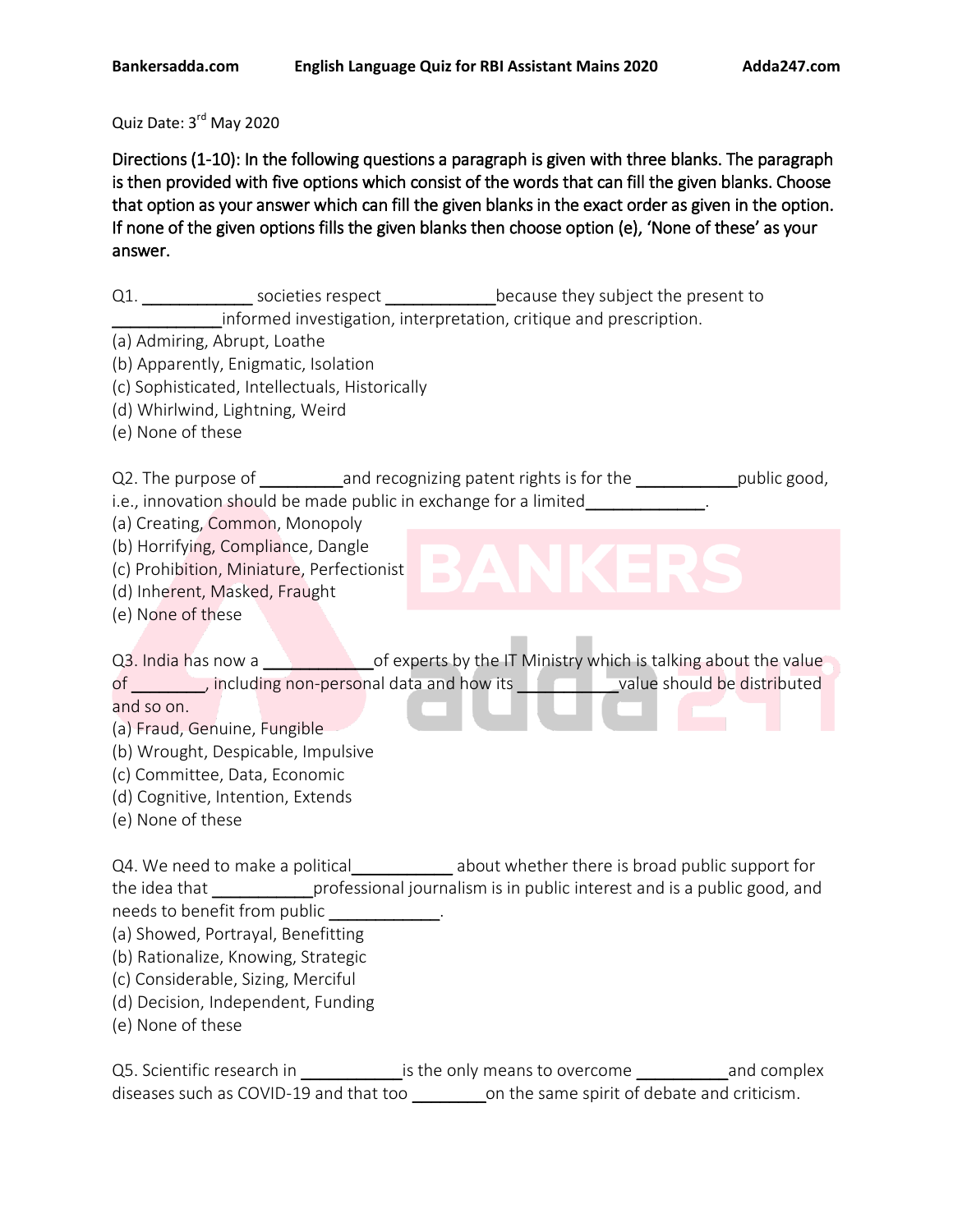- (a) Forgiving, Retaliation, Acceptance
- (b) Medicine, Novel, Thrives
- (c) Beholding, Sensitive, Obvious
- (d) Continuance, Probability, Reassure
- (e) None of these

\_\_\_\_\_\_\_\_\_.

Q6. \_\_\_\_\_\_\_\_\_ plasma therapy is being studied by the Indian Council of Medical Research, through open label, randomized controlled trial to \_\_\_\_\_\_\_\_\_\_\_it for both safety and

(a) Highlighted, Lobbying, Pushed

- (b) Throwback, Sustained, Defer
- (c) Convalescent, Evaluate, Efficacy
- (d) Adjourn, Precarious, Continues
- (e) None of these

Q7. \_\_\_\_\_\_\_\_\_\_\_\_\_\_\_\_from the company's core businesses of refining, petrochemicals, oil and gas fell while retail and telecommunications \_\_\_\_\_\_\_\_\_ some of the losses from other

(a) Mellow, Disputable, Contention

(b) Profitability, Offset, Segments

- (c) Learned, Scholarly, Experienced
- (d) Questioning, Conflicted, Deadly
- (e) None of these



Q8. The rupee extended its gaining \_\_\_\_\_\_\_\_\_\_\_for the fourth consecutive session as it ended the day with an \_\_\_\_\_\_\_\_\_\_\_\_\_\_\_of 57 paise against the dollar, backed by steady \_\_\_\_\_\_\_\_\_\_and weakening of the dollar.

- (a) Streak, Appreciation, Inflows
- (b) Evils, Malign, Conspired
- (c) Purged, Elimination, Dispel
- (d) Cancelled, Requests, Unsubstantiated
- (e) None of these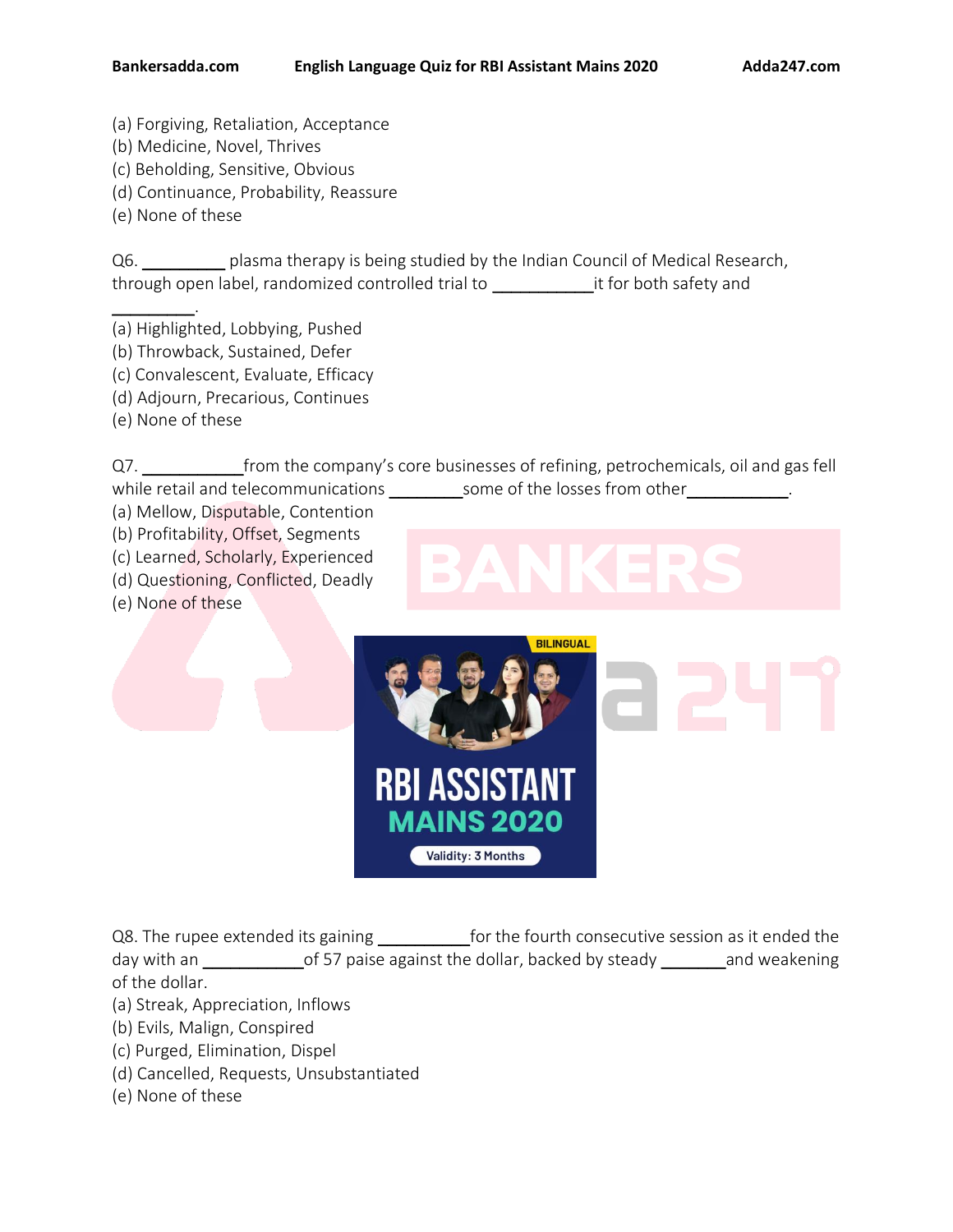Q9. Investor optimism witnessed renewed \_\_\_\_\_\_\_\_\_\_\_\_ after reports surfaced about U.S. pharmaceutical major Gilead achieving a possible \_\_\_\_\_\_\_\_\_\_\_in testing for a medicine to

\_\_\_\_\_\_\_\_COVID-19.

(a) Claims, Appealed, Palpable

(b)Biased, Influenced, Neutrality

(c) Vigour, Breakthrough, Treat

(d)Doctrine, Undeniable, Calamity

(e) None of these

Q10. While it is good to be\_\_\_\_\_\_\_\_, the fact remains there are no real silver bullets in medicine and health and same a result of not just a few pills or therapies but a set of factors.

(a)Unquestionable, Insignificance, Condemn

(b) Priority, Disastrous, Advantages

(c) Confronting, Eminence, Dubious

(d) Hopeful, Outcomes, Complex

(e) None of these

Directions (11-15): Rearrange the following sentences in the proper sequence to form a meaningful paragraph and then answer the questions given below.

(A)Creon charges her with disobedience of the law — "And thou didst indeed dare to transgress that law?"

(B)Public intellectuals should be respected because they speak in an eloquent and dignified manner.

(C)Here, Antigone articulates the fundamentals of a just law.

(D)Antigone replies: "Yes; for it was not Zeus that had published me that edict: not such are the laws set among me by the Justice who dwells with the gods below;"

(E)He further said, "Nor deemed I that the decrees were of such force, that a mortal could override the unwritten and unfailing statutes of heaven."

(F)In Sophocles' powerful play, Antigone, the daughter of Oedipus defies the edict of King Creon of Thebes that her brother's corpse should be left on the road for birds and vultures to feast on. (G) Therefore, Law is not the source of its own moral authority and legitimacy.

Q11. Which of the following statements will not form a coherent part of the rearranged paragraph?

(a) D

(b) B

(c) C

(d) F

(e) A

Q12. Among the following pairs which one of them is formed with two consecutive statements after the rearrangement?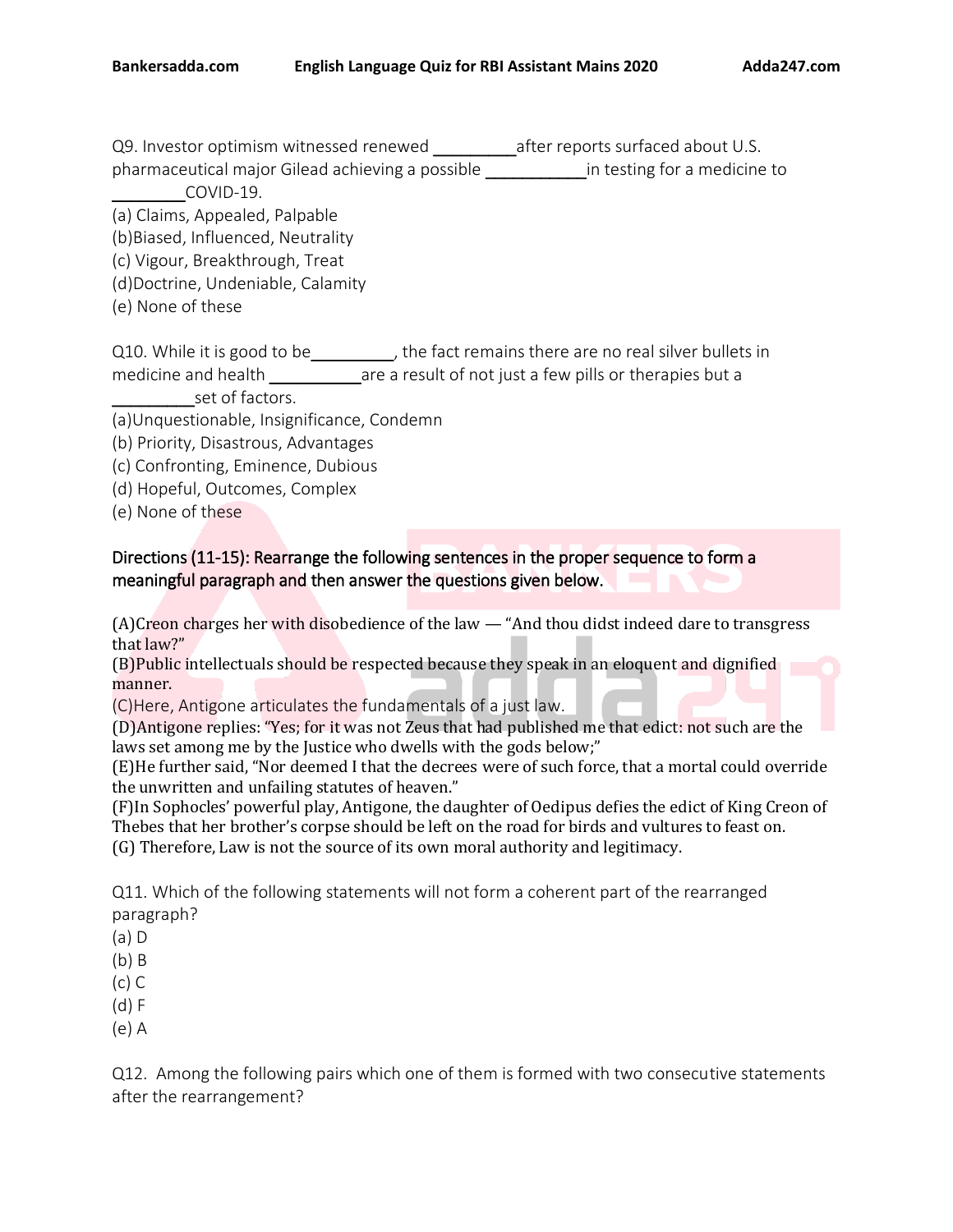- $(a)$  D F
- (b) E B
- (c) F A
- (d) E D
- $(e)$   $A C$

Q13. Which of the following statements will be the FIRST statement after rearrangement?

- (a) D
- (b) E
- (c) B
- (d) F
- (e) A

Q14. Which of the following statements can conclude the passage given above?

(A) Here, Antigone articulates the fundamentals of a just law.

(B) Antigone replies: "Yes; for it was not Zeus that had published me that edict: not such are the laws set among me by the Justice who dwells with the gods below;"

(C) He further said, "Nor deemed I that the decrees were of such force, that a mortal could override the unwritten and unfailing statutes of heaven."

(D) Creon charges her with disobedience of the law — "And thou didst indeed dare to transgress that law?"

(E) Therefore, Law is not the source of its own moral authority and legitimacy.

Q15. Which of the sequences given below will be the correct sequence after the logical rearrangement of the statements given above?

- (a) DEFAGC
- (b) DEABCF
- (c) FADECG
- (d) CEGFAD
- (e) EABCDG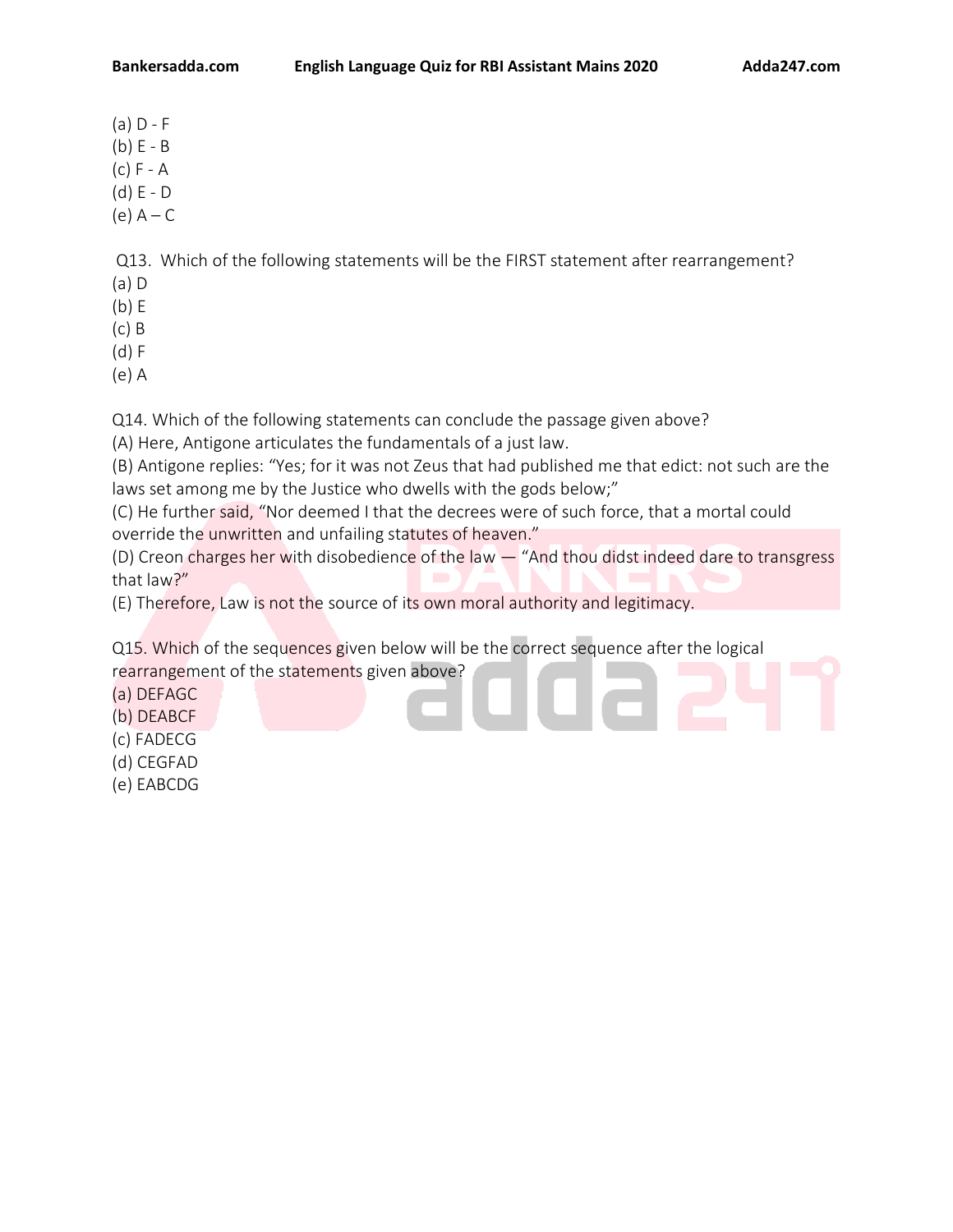

## S1. Ans. (c)

Sol. "Sophisticated, Intellectuals, Historically" can fill the given blanks in the exact order as given in the option. Hence, **option**  $(c)$  is the right answer choice.

## S2. Ans. (a)

Sol. "Creating, Common, Monopoly" can fill the given blanks in the exact order as given in the option. Hence, **option (a)** is the right answer choice.

## S3. Ans. (c)

Sol. "Committee, Data, Economic" can fill the given blanks in the exact order as given in the option. Hence, option (c) is the right answer choice.

#### S4. Ans. (d)

Sol. "Decision, Independent, Funding" can fill the given blanks in the exact order as given in the option. Hence, option (d) is the right answer choice.

#### S5. Ans. (b)

Sol. "Medicine, Novel, Thrives" can fill the given blanks in the exact order as given in the option. Hence, **option (b)** is the right answer choice.

#### S6. Ans. (c)

Sol. "Convalescent, Evaluate, Efficacy" can fill the given blanks in the exact order as given in the option. Hence, **option (c)** is the right answer choice.

#### S7. Ans. (b)

Sol. "Profitability, Offset, Segments" can fill the given blanks in the exact order as given in the option. Hence, **option (b)** is the right answer choice.

#### S8. Ans. (a)

Sol. "Streak, Appreciation, Inflows" can fill the given blanks in the exact order as given in the option. Hence, **option (a)** is the right answer choice.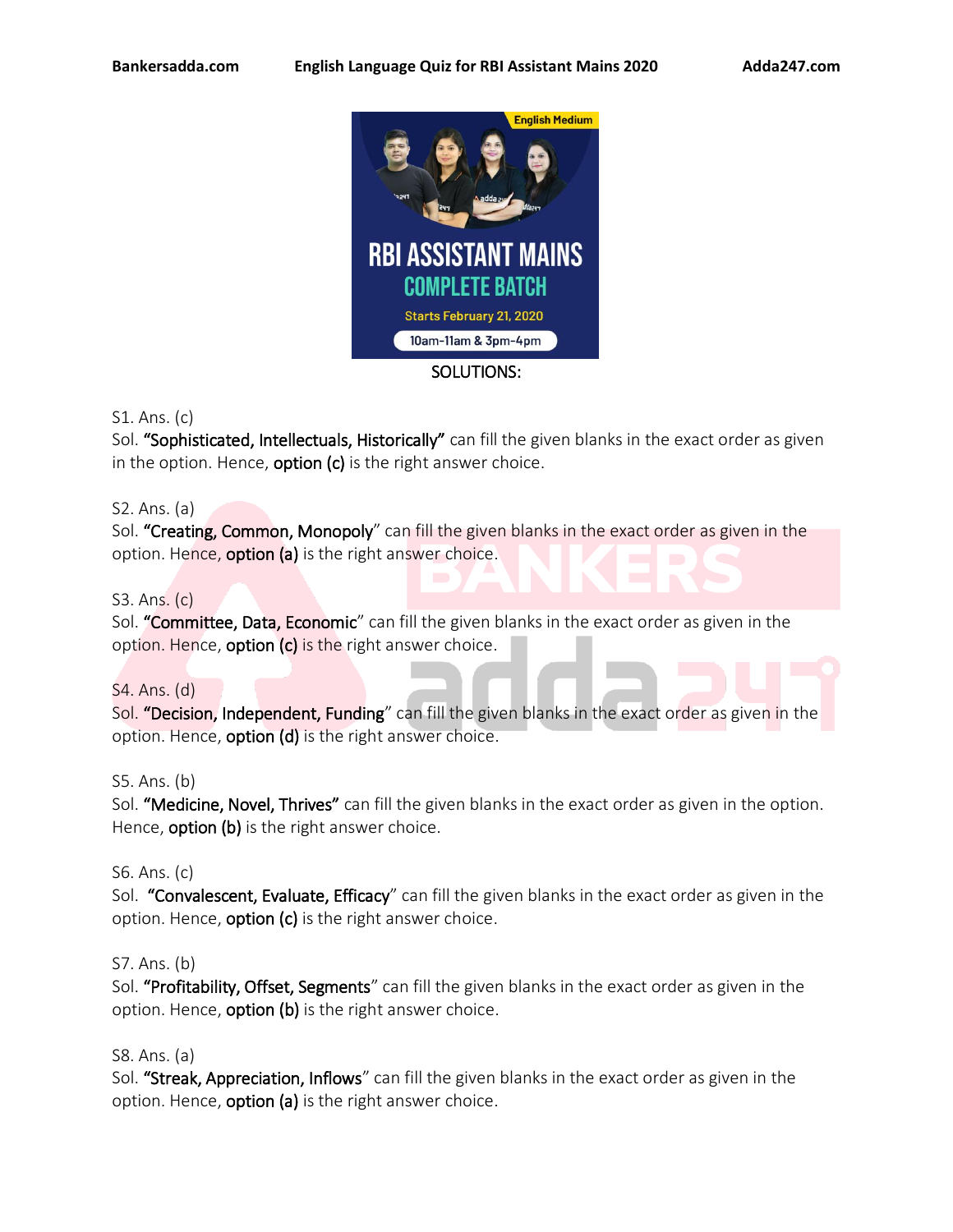# S9. Ans. (c)

Sol. "Vigour, Breakthrough, Treat" can fill the given blanks in the exact order as given in the option. Hence, **option (c)** is the right answer choice.

# S10. Ans. (d)

Sol. "Hopeful, Outcomes, Complex" can fill the given blanks in the exact order as given in the option. Hence, **option (d)** is the right answer choice.

# S11. Ans. (b)

Sol. The correct sequence is FADECG.

(F)In Sophocles' powerful play, Antigone, the daughter of Oedipus defies the edict of King Creon of Thebes that her brother's corpse should be left on the road for birds and vultures to feast on. (A)Creon charges her with disobedience of the law — "And thou didst indeed dare to transgress that law?"

(D)Antigone replies: "Yes; for it was not Zeus that had published me that edict: not such are the laws set among me by the Justice who dwells with the gods below;"

(E)He further said, "Nor deemed I that the decrees were of such force, that a mortal could override the unwritten and unfailing statutes of heaven."

(C)Here, Antigone articulates the fundamentals of a just law.

(G) Therefore, Law is not the source of its own moral authority and legitimacy.

Hence, **option (b)** is the right answer choice.

# S12. Ans. (c)

Sol. The correct sequence is FADECG.

(F)In Sophocles' powerful play, Antigone, the daughter of Oedipus defies the edict of King Creon of Thebes that her brother's corpse should be left on the road for birds and vultures to feast on. (A)Creon charges her with disobedience of the law — "And thou didst indeed dare to transgress that law?"

(D)Antigone replies: "Yes; for it was not Zeus that had published me that edict: not such are the laws set among me by the Justice who dwells with the gods below;"

(E)He further said, "Nor deemed I that the decrees were of such force, that a mortal could override the unwritten and unfailing statutes of heaven."

(C)Here, Antigone articulates the fundamentals of a just law.

(G) Therefore, Law is not the source of its own moral authority and legitimacy.

Hence, **option (c)** is the right answer choice.

# S13. Ans. (d)

Sol. The correct sequence is FADECG.

(F)In Sophocles' powerful play, Antigone, the daughter of Oedipus defies the edict of King Creon of Thebes that her brother's corpse should be left on the road for birds and vultures to feast on. (A)Creon charges her with disobedience of the law — "And thou didst indeed dare to transgress that law?"